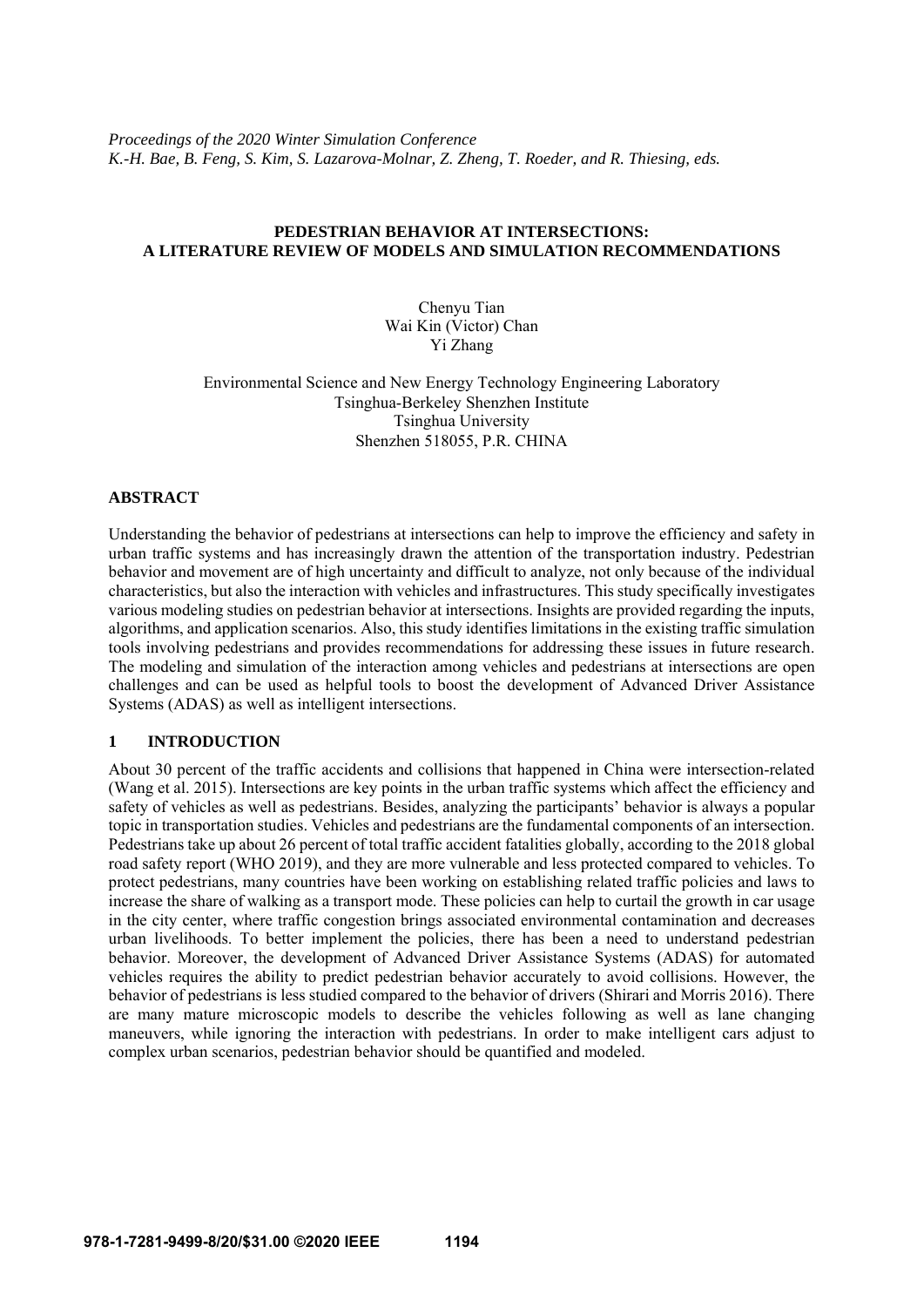# **1.1 Objective and Research Questions**

There are several literature reviews on pedestrian behavior. Geronimo et al. (2009) focused mostly on pedestrian detection using computer vision algorithms for ADAS applications. Ridel et al. (2018) reviewed the pedestrian intention prediction studies in urban scenarios, while intersections are the most complicated case. More specifically, Shirari and Morris (2016) reviewed the participants' behavior and safety analysis including vehicles, pedestrians, and drivers at intersections. However, no comprehensive survey exists specifically addressing the modeling of pedestrian behavior at intersections. Also, for existing traffic simulation tools, the simulation for pedestrians at intersection scenarios is over-simplified and the effect of pedestrians is overlooked, for which simulation results may have a large variance from the real case. Thus, the objective of this study is to give recommendations about how to improve pedestrian simulation based on existing behavior models. It will be achieved by studying the existing research literature on pedestrian behavior models and simulation at intersections, concentrating on studies since 2000 with an emphasis on the interaction with the vehicular flow, to address the following questions:

- 1. What kinds of behaviors should be considered and what are the factors?
- 2. Which analysis models have been applied to describe pedestrian behavior?
- 3. How should existing traffic simulation tools be improved to better simulate pedestrians?

## **1.2 Overview of the Paper**

The remainder of this paper is structured as follows: In Section 2, the method for systematic literature review is summarized. Section 3 reviews the pedestrian behavior observations to find which kind of behavior should be modeled and what are the latent factors. Section 4 surveys existing models to estimate pedestrian intentions under various situations. Section 5 comments on the simulation studies and gives recommendations for improving simulations. Finally, Section 6 summaries this study and gives insight into possible future research. The overall objective of the research is to support the development of a microscopic tool for simulating pedestrian behavior at intersections. The simulation model can help to design ADAS as well as cooperative intersections to achieve accident avoidance and efficiency improvement.

# **2 RESEARCH METHODOLOGY**

To give an overview and to identify the structure of a broader research area, the research method for the systematic literature review is discussed. First, a database search based on Google Scholar was performed. The queries were "pedestrian behavior modeling and simulation", "pedestrian simulation", and so on, and the time range is since 2000. Second, the screen selection of papers was performed on title, abstract, and keywords. Also, the environment of the studies is confined to be at crosswalks or intersections. For those papers that appeared potentially relevant, the full papers were browsed to ascertain the fulfillment of the criterion. After building the initial set of papers, a complementary snowballing search was conducted, in which references from those papers were followed to check for additional literature. Bidirectional snowballing was done by going through the titles to identify relevant papers.

The initial searches resulted in 152 papers. After screening, 25 papers remained. Then, snowballing was applied, and 8 papers were added, leading to a total set of 33. In addition to the primary studies, the literature where the pedestrian behavior is central but has a different focus was retained and used as complimentary references throughout this paper. More than half of the reviewed papers concerned with models and simulations are published after 2015, and they are from high-quality academic journals and meetings in traffic and simulation areas. Some of the reviewed papers that are published in traffic research journals and meetings might not directly relate to simulation, but these studies focus on the intersection environment and explored the models to describe the pedestrian behavior.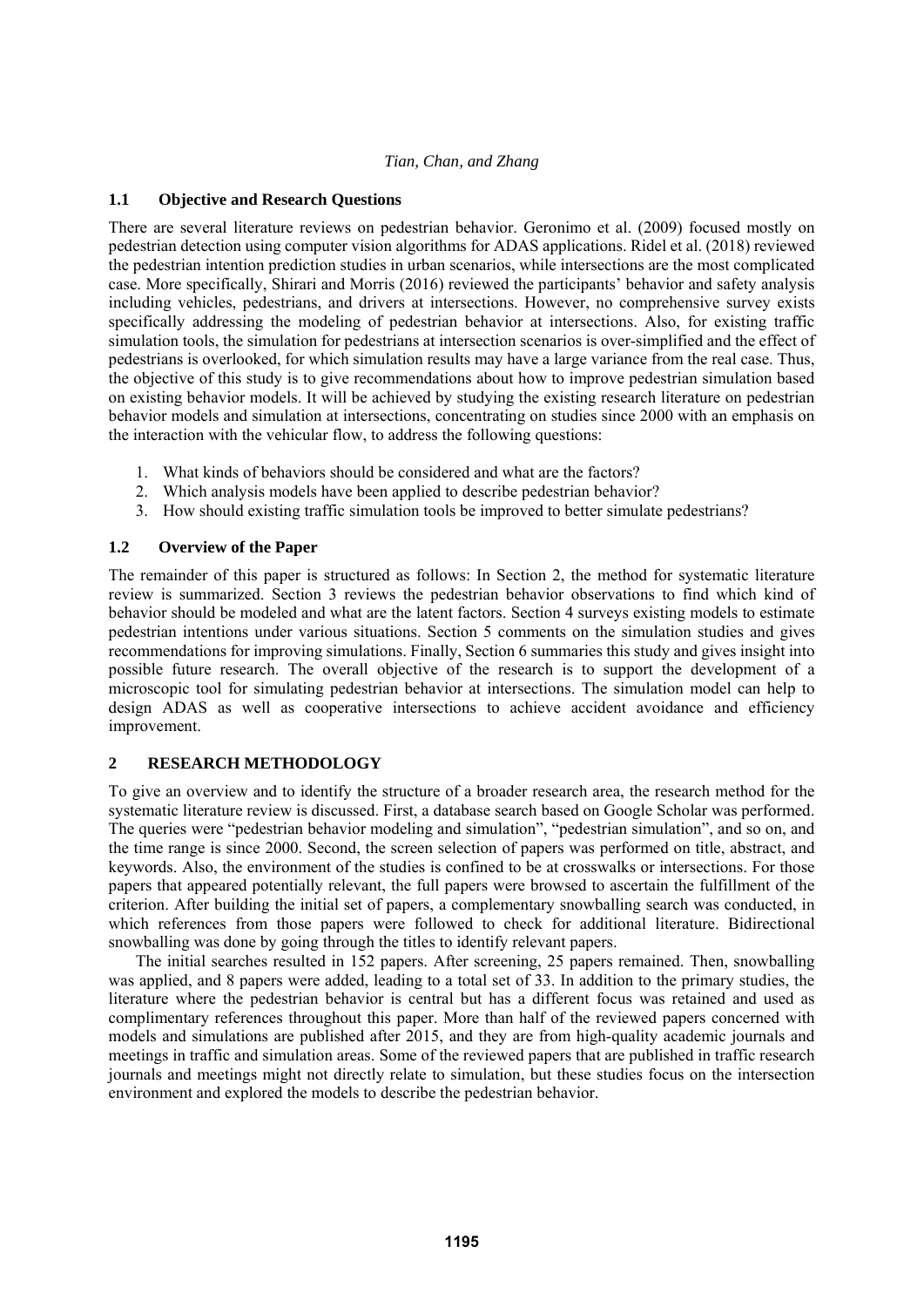# **3 PEDESTRIAN BEHAVIOR**

To perform modeling, the first step requires collecting and organizing data from sources. An attempt is made here to present the results of various studies to provide meaningful interpretations of pedestrian behavior while noting the latent factors. In Table 1, representative papers are reviewed to gain insight into the current research on pedestrian behavior analysis at the crosswalks. To provide a succinct yet informative review, these papers are summarized. "Data Source" gives the data used in the study. "Description" gives the basic settings of the studies. In addition, important findings are also provided.

# **3.1 Pedestrian Speed**

The speed of pedestrians is a major issue in the design and optimization of pedestrian facilities and is an important metric for crossing efficiency and comfort. It has been studied against a number of factors for different purposes such as flashing green phase determination. Some of the variables considered are pedestrian age, gender, group size, physical disability, type of crossing, and signal phase (Hediyeh et al. 2014). The speed of pedestrians in different places at different times might be slightly different. Ishaque et al. (2008) made a review of pedestrian speeds at road crossings including not only the mean values of speed but also the 15 percentile values and sometimes for the entire range of speed distribution, which can be applied to determine parameters in simulation models. Based on related studies, some consensuses are summarized.

- 1. The walking speed for single pedestrians is higher than those who walked in groups, and the increase of group size can decrease the average speed (Hussein et al. 2015; Zaki and Sayed 2017).
- 2. Males tend to be slightly faster than females (Hussein et al. 2015; Avineri et al. 2012).
- 3. Violators tend to have higher walking speeds compared with non-violators (Russo et al. 2018; Zhuang et al. 2018).
- 4. Pedestrians who are distracted by other activities tend to have slower walking speeds (Hatfield and Murphy 2007).

# **3.2 Pedestrian Violations**

Violations mean crossing a street illegally. This type of behavior usually happens at signalized intersections. Typically, there are three phases for pedestrians: green phase, red phase, and flashing green phase. Although slightly different regulations exist among countries, a general rule is that pedestrians are not allowed to start crossing during the green flashing phase and those who have already been on the crosswalks need to finish before the onset of the red phase. They are not allowed to cross during the red phase. Based on observations (Zhuang et al. 2018; Ren et al. 2011), in most cases, the required speed for jaywalking pedestrians to cross the street before the red phase is higher than their actual speed. Jaywalking brings potential risks to pedestrians and is closely related to risks and crashes. The relative risk ratio analysis of King et al. (2009) showed that crossing against the lights and crossing close to the lights both exhibited a crash risk per crossing event approximately eight times higher than that of legal crossing at signalized intersections.

The pedestrian violation phenomenon is quite common in urban intersections. The field study of Zhuang et al. (2018) found that 85.2 % of the pedestrians made the decision to cross during the green flashing phase, and 79 % of them did not finish crossing before the onset of the red phase. Ren et al. (2011) observed that 37.2 % of pedestrians crossed during the red phase, and the percentage is close to that of Hussein et al. (2015) and Lee and Lam (2008). The largest proportion of them violated traffic rules to save time and for convenience.

Many factors affect the crossing behavior of pedestrians. Corresponding countermeasures can be applied to improve pedestrian compliance at intersections. Statistical analysis is helpful to find latent factors. The significant factors affecting traffic signal compliance by pedestrians were systematically identified (Marisamynathan and Perumal 2014; Zhao et al. 2019). Basically, pedestrians are more likely to violate the rule when they are young men, not with distractions, in a group and have waited for a long time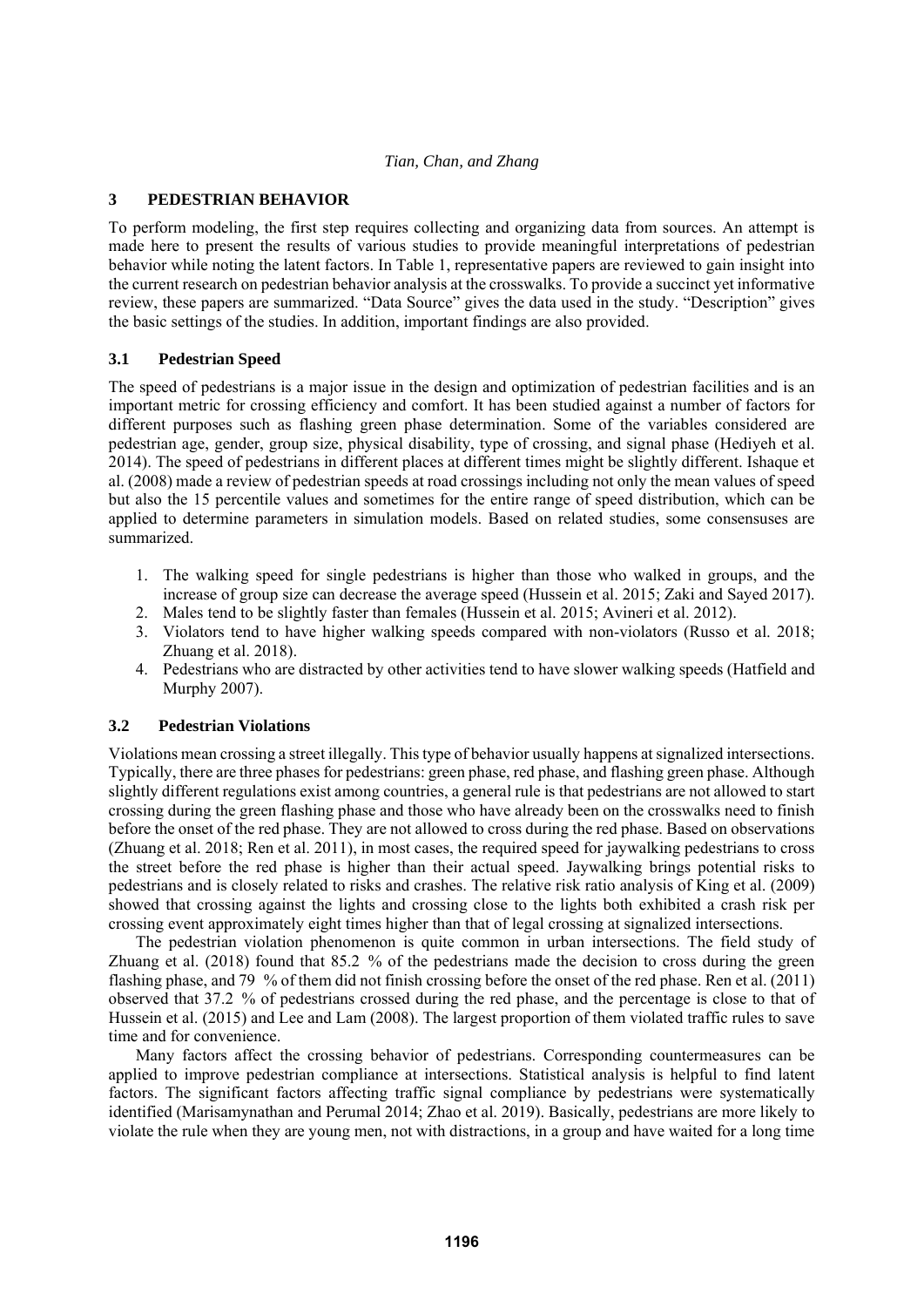(Hatfield and Murphy 2007; Ren et al. 2011; Ma et al. 2015).Many studies built models to predict the cross decision and corresponding behaviors, which are further reviewed in section 4.

| <b>Author</b> | <b>Data Source</b> | <b>Description</b>                | <b>Important Findings</b>                       |
|---------------|--------------------|-----------------------------------|-------------------------------------------------|
| Hussein et    | Video              | Speed and gait parameters were    | Pedestrian speed, step frequency, and step      |
| al. 2015      |                    | extracted to find the main factor | length follow the normal distribution.          |
|               |                    | in pedestrian and vehicle         | Pedestrian violations are the major             |
|               |                    | conflicts.                        | contribution of conflicts.                      |
| Avineri et    | Video and          | Two specific aspects of crossing  | Age and gender have the most significant        |
| al. 2012      | questionnaire      | behavior: crossing speed and      | effects on crossing speed, and the effect of    |
|               | (203 samples)      | head pitches were analyzed.       | fear of falling has a significant effect on the |
|               |                    |                                   | proportion of downward head pitches during      |
|               |                    |                                   | crossing roads.                                 |
| Zaki and T.   | Video              | The study localized pedestrians   | There is a significant difference in the        |
| Sayed 2018    |                    | in small groups using automated   | walking behavior of pedestrians belonging       |
|               |                    | computer vision tracking at a     | to the same group compared to pedestrians       |
|               |                    | moderate dense crosswalk.         | walking closely but in different groups or      |
|               |                    |                                   | just walking alone.                             |
| Russo et al.  | Video              | Pedestrians were divided into 5   | Pedestrians wearing headphones tend to          |
| 2018          | (3038 samples      | categories: no distraction,       | walk faster than undistracted pedestrians and   |
|               | at four            | talking on mobile phones,         | pedestrians with other distractions exhibit     |
|               | signalized         | texting, listening to headphones, | slower walking speed than undistracted          |
|               | intersections)     | or others.                        | pedestrians. Males are more likely to violate.  |
| Ma et al.     | Video and          | This study conducted a            | The compliance rate of the older age group      |
| 2015          | questionnaire      | systematic analysis of a          | increases significantly with the introduction   |
|               |                    | countdown pedestrian signal       | of a countdown while there is no change to      |
|               |                    | display (CPSD) to reveal its      | the younger age. CPSD increases the             |
|               |                    | impacts on efficiency and safety  | proportion of successful crossings of           |
|               |                    | in the total crossing process.    | pedestrians arriving during the signal change   |
|               |                    |                                   | interval and entering the crosswalk.            |
| Zhuang et     | Field              | This field study analyzed         | Pedestrians are more likely to cross            |
| al. 2018      | observation        | pedestrian choices after arrival, | immediately after arrival when they are         |
|               | (486 samples)      | evaluated safety of the choices,  | younger, are not engaged in secondary tasks,    |
|               |                    | and built a model to identify the | arriving at a position farther from             |
|               |                    | factors of pedestrian choices.    | approaching vehicles at the near side of the    |
|               |                    |                                   | road, or arriving at a time when more           |
|               |                    |                                   | pedestrians are crossing the road.              |
| Marisamyn     | Video              | The factors affecting             | The pedestrian age and departure signal         |
| athan and     | (775 samples)      | compliance were identified by     | phase have high effects on crossing speed       |
| Perumal       |                    | Pearson's correlation coefficient | variations. Gender and group size of            |
| 2014          |                    | test, the ANOVA test, and the     | pedestrians are significant factors affecting   |
|               |                    | Student t-test.                   | pedestrian compliance behavior.                 |

Table 1: Pedestrian behavior at intersections.

# **4 MODELING TECHNIQUES**

The behavior should be modeled based on observations. Further, the collected data can then be used for constructing behavior models of pedestrians, which can provide a high-level understanding of the interactions between crowds, vehicles, and infrastructure. Pedestrian behavior has been classified into three different levels: strategic level, tactical level, and operational level (Hoogendoorn and Bovy 2004). This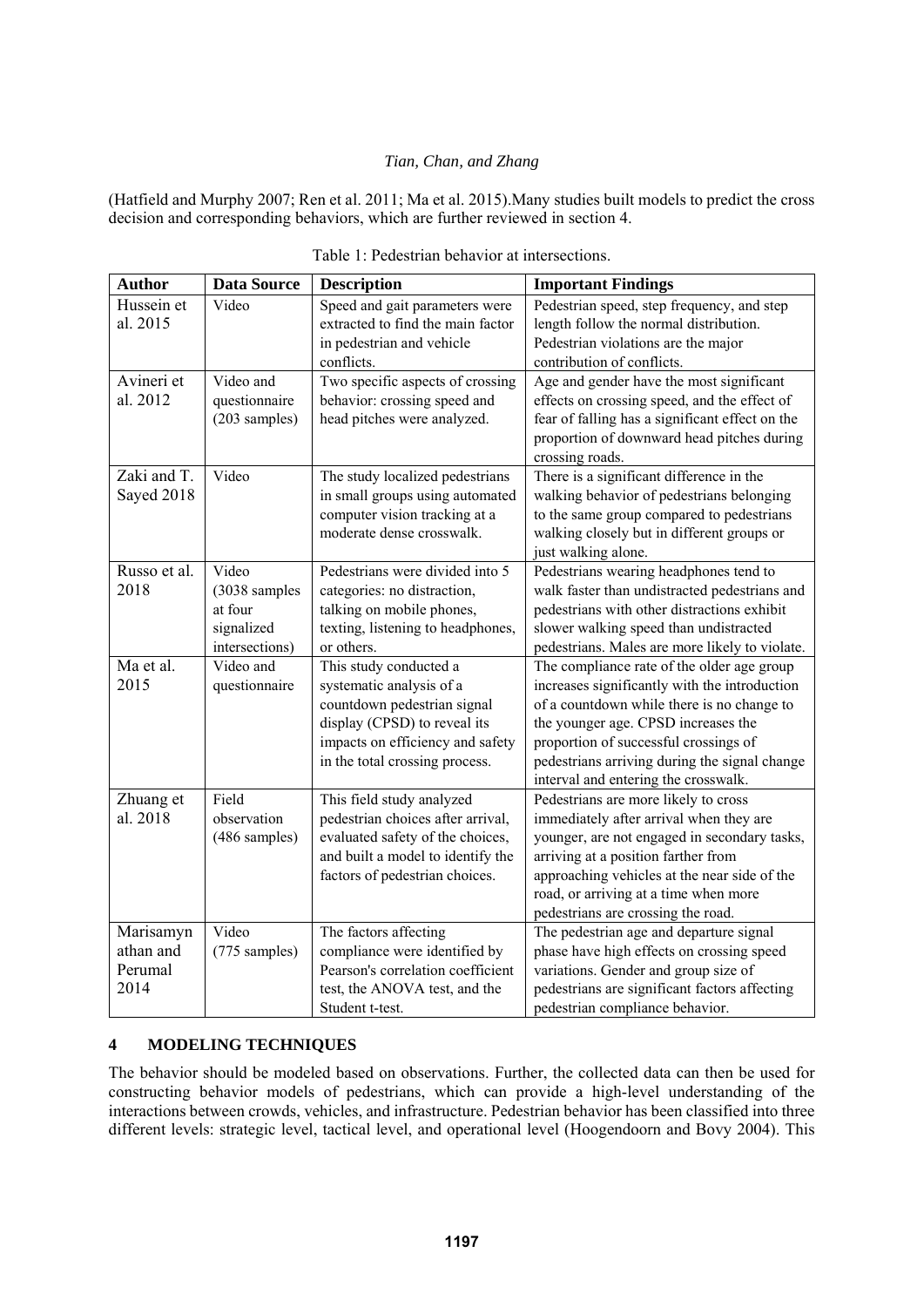study focuses on the third one. At the operational level, pedestrian behavior involves instantaneous decisions that affect pedestrian walking characteristics such as the choice to walk fast, or slow, or stop and wait, and when to cross a street.

This section focuses on models that can be applied to simulate the behavior of different kinds of pedestrians. Estimating when and how pedestrians will cross intersections is a challenging task, since they can move in many different directions, suddenly change motion, or be occluded by a variety of obstacles and distractions. Moreover, their decisions can also be affected by several factors. The models are built using agent attributes (e.g., position, speed), probability distribution functions, characteristics (e.g., gender, age), and external contexts (e.g., traffic light phase). The complexity of a model is chosen based on the situations, applications, and the collected data, varying from simple linear regression models to complex models, such as neural networks.

In Table 2, representative papers are reviewed to gain insights into the current research on the models of pedestrian behavior at the intersections.

#### **4.1 Gap Acceptance Model**

Pedestrians are at risk whenever they need to share the road with vehicles, especially where vehicles are not ready to yield to them. Pedestrians need to choose to cross or not based on not only their observations but also personal characteristics. A gap is defined as the time and space separating two consecutive vehicles on a major road approaching the intersection, and gap size can be described both temporally and spatially. Gap acceptance can be described as whether the pedestrian will seize the gap and cross the street. To describe the gap acceptance phenomenon and compute the likelihood of pedestrian accepting a gap at crosswalks. Researchers have developed models based on environmental and behavioral factors. Different types of intersections have different features and regulations, and pedestrians can behave differently. Thus, the following reviews literature according to signalized and unsignalized scenarios.

### **4.1.1 Unsignalized Intersection**

The unsignalized intersection is implemented at a relatively low-volume traffic area because it is costefficient and easy to regulate. There is no specific traffic light to protect pedestrians with specialized time to cross the street. Zhao et al. (2019) considered six environmental factors, and a logistic regression model was established to compute the gap acceptance probability. The manner of using mobile phones is considered by Pešić et al. (2016). "Dilemma zone" is defined statistically as "the road segment where more than 10 % and less than 90 % of the drivers would choose to stop" (Shirari and Morris 2016). Dilemma zone for pedestrians at unsignalized intersections is a roadway segment where the presence of vehicles results in a stage of confusion for pedestrians while making crossing decisions, because pedestrians are often unable to correctly estimate the risk. Based on the concept of the gap acceptance model, the dilemma zone for pedestrians can be seen as a special case of gap acceptance model only considering the gap size. Pawar et al. (2016) analyzed and quantified the dilemma zone for crossing pedestrians at uncontrolled midblock crossings. The dilemma zone was determined by using the average value of multiple methods.

### **4.1.2 Signalized Intersection**

Most of the intersections of main roads are signalized in urban areas where the volume is higher. Although the pedestrian green phase exists to give pedestrians specific time to enter crosswalks, gap acceptance behaviors also happen at signalized crosswalks. First, many pedestrians choose to cross illegally instead of waiting to save time. Koh and Wong (2014) studied the gap acceptance behavior of violators at signalized crosswalks. Logistic regression was used to model the probability of a pedestrian accepting gaps. However, due to the data type, it cannot include personal factors like gender or age into the model. Second, although pedestrians have the right of way over vehicles, turning vehicles still compete with pedestrians. The probabilistic gap acceptance model of left-turners (left-hand traffic) considering pedestrian characteristics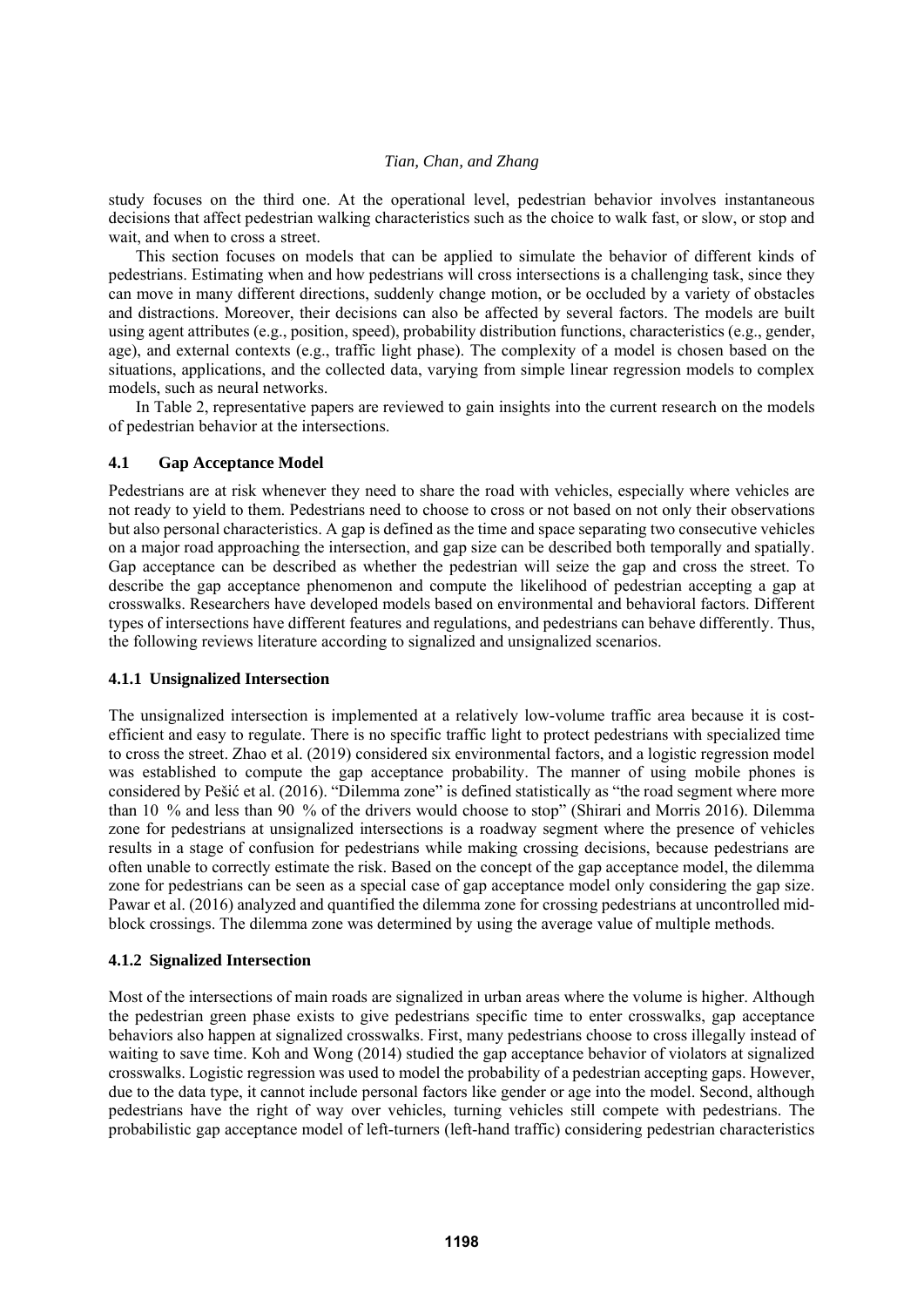was built by Alhajyaseen et al. (2013) using a cumulative Weibull distribution. The developed model is intended to be incorporated into a microscopic simulation environment designed for the safety assessment of signalized intersections. In particular, Iryo-Asano et al. (2014) analyzed and modeled pedestrian crossing behavior during the pedestrian flashing green interval containing more than the pedestrians' decision of whether to cross, as well as the pedestrian speed distribution. Empirical data analysis showed that longer crosswalks lead to significantly higher pedestrian stop probabilities. The model can closely present the significant difference between the pedestrians' speeds in the first and second halves of crosswalks. To conclude, the gap acceptance behavior in various situations is widely studied and relatively simple models are applied.

# **4.2 Dynamic Model**

As reviewed in Section 3, pedestrian behavior has highly dynamic property, and a more detailed analysis during the crossing is needed. The dynamic models focus on the change of pedestrian motion patterns such as speed and motion mode. Iryo-Asano and Alhajyaseen (2017) considered the sudden speed change events of pedestrians when entering the area of conflict with vehicles. A probabilistic discrete choice model was developed to determine acceleration and deceleration timing. The amount of speed change before and after the event was modeled using regression analysis. Pedestrian-pedestrian interaction is not considered and this model is suitable under uncongested conditions. Hashimoto et al. (2016) built a probability graph model based on the Dynamic Bayesian Network to predict the probability of crossing choice and the switching between the pedestrian behavior (standing, walking, and running) when they face left-turning vehicles at signalized crosswalks. Koehler et al. (2013) focused on stationary detection of the pedestrian's intention to enter the traffic lane at intersections. They proposed a novel MCHOG method in combination with Support Vector Machine (SVM) classification that reaches an accuracy of 99 % within the initial step at the curb. Goldhammer et al. (2013) focused on the early prediction of a pedestrian's short time trajectory in the course of gait initiation at a crosswalk. These models assume that contextual information (such as the state of traffic signal and pedestrian movement) also are available, which can be provided by V2I communication. Thus, the pedestrian behavior prediction models can be applied in real situations and are becoming an important part of ADAS and smart infrastructure systems (Ridel et al. 2018).

# **5 RECOMMENDATION FOR SIMULATION**

Some of the reviewed papers in Section 4 are from traffic research journals and meetings, and might not directly relate to simulation. But, these studies explored the models and simulations to describe pedestrian behavior at the intersection environment interacting with vehicles and infrastructure. These studies can help to improve traffic simulations that incorporate pedestrians. Simulation can be an important application for pedestrian behavior models in order to concentrate on the impact of pedestrian choice and dynamic property as well as pedestrian-vehicle conflicts. This section obtains the major limitations of the current traffic simulations studies involving pedestrians, and recommendations for these issues are suggested in the following.

# **5.1 Existing Simulation Studies**

Microscopic simulation has always been an important tool for problems that are difficult to do field experiments and has been steadily improving over the last decade with improvements in computational technologies (Pel et al. 2012; Xu et al. 2014). In comparison to macroscopic models, microscopic models provide a more detailed description of pedestrian behavior. The microscopic traffic simulation models involving pedestrians can apply to intersection infrastructure planning and design and can be used as helpful tools for safety and capacity assessment of road facilities, pedestrians facility assessment, and cooperative intersection systems.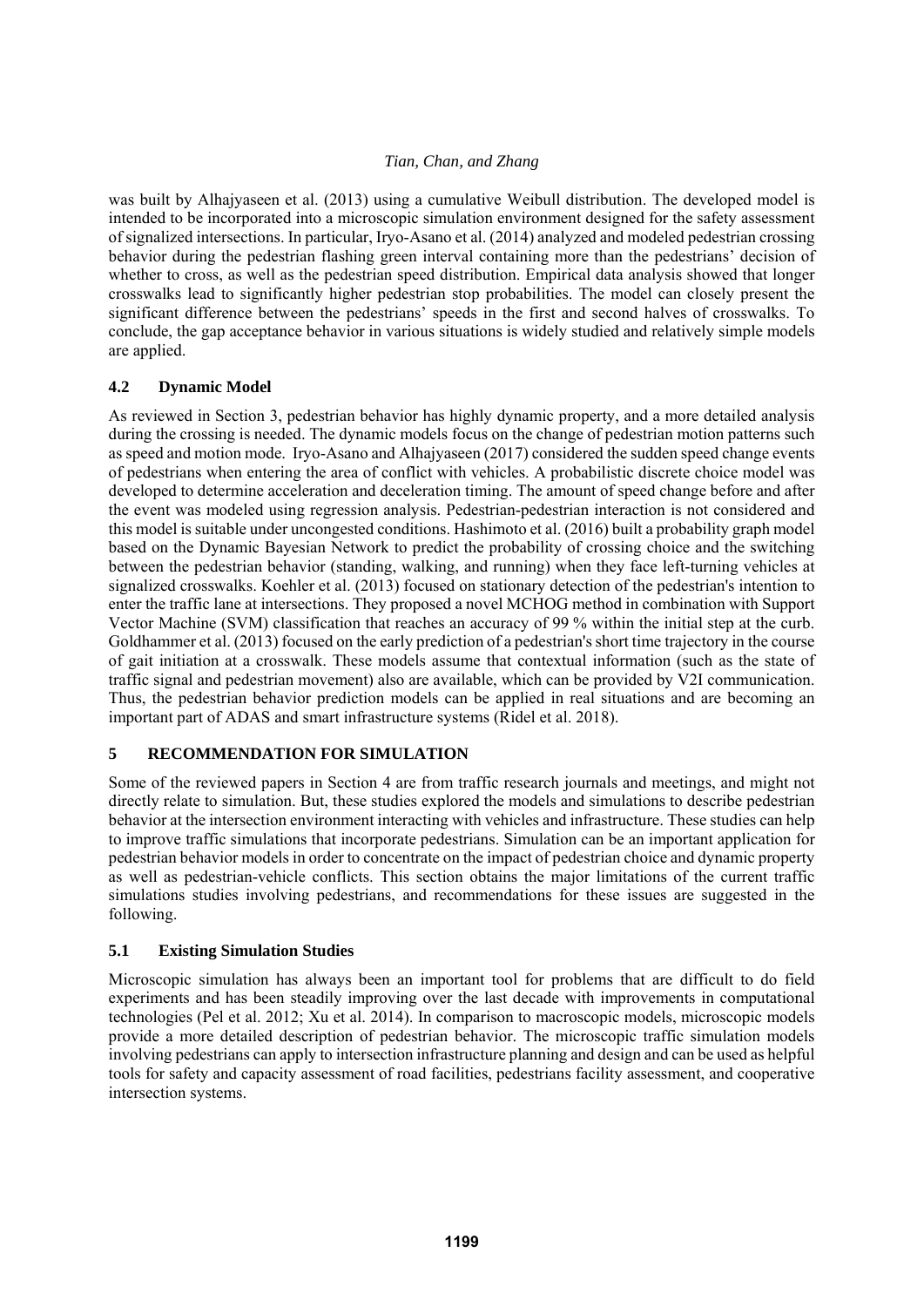| <b>Author</b>               | <b>Topic</b>                                                                                    | <b>Methodology</b>                                                 | <b>Variables</b>                                                                                                                                   | <b>Findings &amp; Applications</b>                                                                                                                                                                                                                                                               |
|-----------------------------|-------------------------------------------------------------------------------------------------|--------------------------------------------------------------------|----------------------------------------------------------------------------------------------------------------------------------------------------|--------------------------------------------------------------------------------------------------------------------------------------------------------------------------------------------------------------------------------------------------------------------------------------------------|
| Zhao et al.<br>2019         | Gap<br>acceptance<br>model at<br>unsignalized<br>intersections                                  | Logistic<br>regression                                             | Gap size, crossing<br>distance, number of<br>waiting pedestrians,<br>waiting time, vehicle<br>traffic volume, and<br>position of the<br>pedestrian | Gap size and crossing distance have<br>the highest influence on crossing<br>behavior. Moreover, with the<br>increase of waiting time, the gap<br>acceptance probability increases<br>under the same conditions.                                                                                  |
| Pešić et al.<br>2016        | Model for<br>predicting<br>unsafe<br>behavior at<br>unsignalized<br>intersections               | Logistic<br>regression                                             | Gender, age, number<br>of accompanying<br>pedestrians, the<br>manner of mobile<br>phone use, the location<br>of the intersection                   | Mobile phone talking has the<br>greatest effect on the unsafe<br>behavior of pedestrians while<br>listening to music has the smallest<br>impact.                                                                                                                                                 |
| Pawar et al.<br>2016        | Dilemma zone<br>analysis at<br>unsignalized<br>intersections                                    | The binary<br>logit method,<br>SVM, the<br>probabilistic<br>method | Spacial gap distance,<br>the speed of coming<br>cars                                                                                               | The upper and lower boundaries of<br>the dilemma zone can be further<br>used to develop a pedestrian<br>assistance system at mid-block<br>crossings for the safe movement of<br>pedestrians.                                                                                                     |
| Koh and<br><b>Wong 2014</b> | Gap<br>acceptance<br>model of<br>violators at<br>signalized<br>intersections                    | Logistic<br>regression                                             | Personal<br>characteristics,<br>available gap length,<br>gap type (with or<br>without last passing<br>vehicle), and stage<br>of crossing           | A greater understanding of the<br>pedestrians' behavior at the<br>crossings helps to alert motorists of<br>the occurrence of potential risky<br>pedestrian (accepting short gaps) in<br>the pedestrian stream, hence<br>reducing chances of conflicts or<br>accidents.                           |
| Alhajyasee<br>n 2013        | Left-turn gap<br>acceptance<br>model at<br>signalized<br>intersections                          | Cumulative<br>Weibull<br>distribution<br>function                  | Temporal lag/gap size,<br>lag/gap type (5 types)                                                                                                   | Drivers tend to accept shorter<br>lags/gaps between near-side<br>pedestrians compared to far side<br>pedestrians. The conflicts that occur<br>at low pedestrian demand levels are<br>more severe compared to those at<br>high demand levels.                                                     |
| Iryo-Asano<br>et al. 2014   | Pedestrian<br>behavior<br>model at the<br>onset of the<br>pedestrian<br>flashing green<br>(PFG) | <b>Binomial</b> logit<br>model and<br>Gamma<br>distribution        | Distance to a<br>the onset of PFG,<br>crosswalk length,<br>pedestrian demand                                                                       | The stop-go decision model and<br>crosswalk, the speed at $ $ speed distribution model provide<br>the quantitative representation of<br>pedestrian maneuvers. The<br>occurrence probability and severity<br>of pedestrian-vehicle conflicts can<br>be simulated and quantitatively<br>evaluated. |

# Table 2: Behavior analysis at intersections.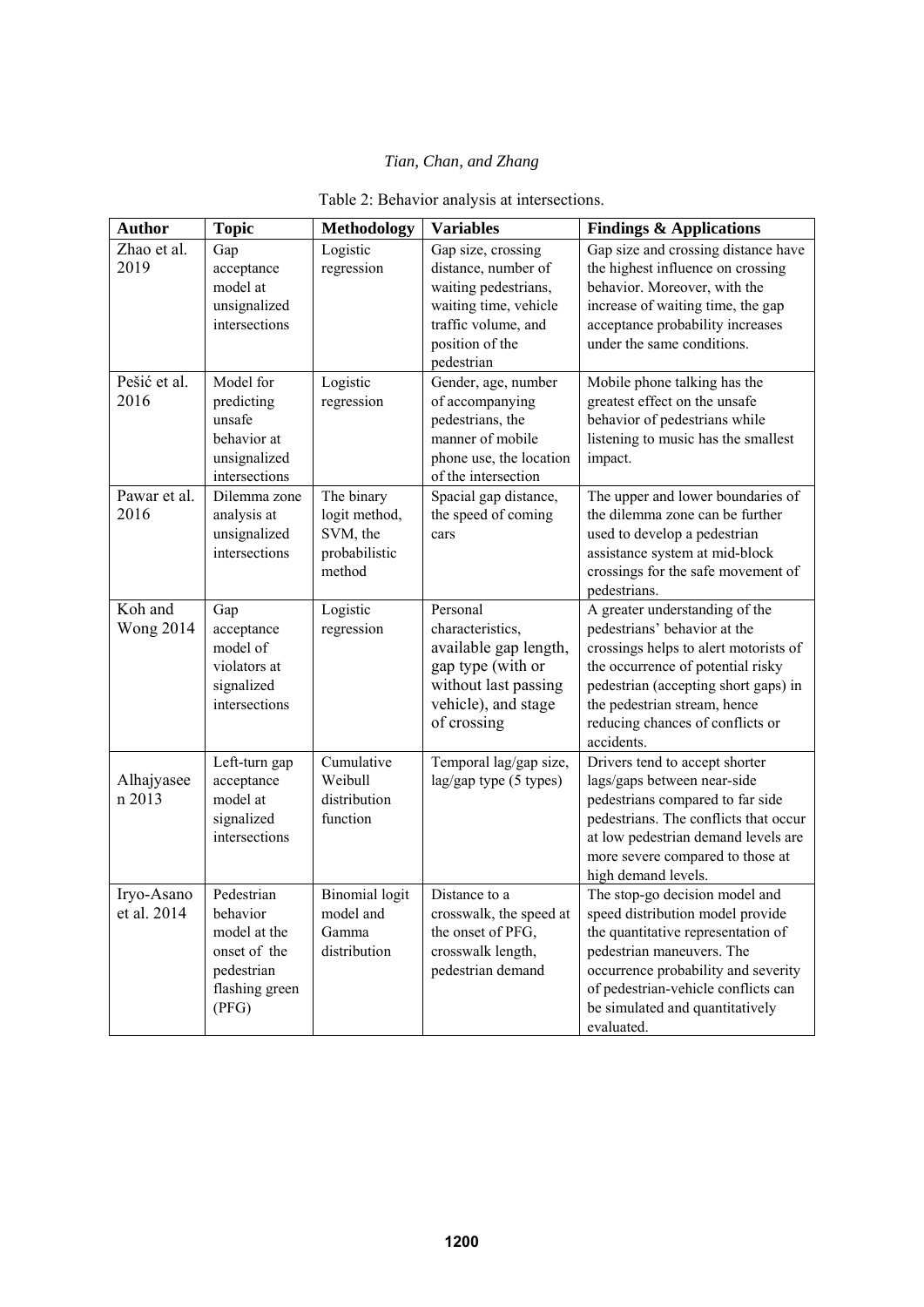| <b>Author</b> | <b>Topic</b>   | <b>Methodology</b> | <b>Variables</b>         | <b>Findings &amp; Applications</b>     |
|---------------|----------------|--------------------|--------------------------|----------------------------------------|
| Iryo-Asano    | Speed change   | <b>Discrete</b>    | The necessary walking    | Monte Carlo simulation of the          |
| and           | behavior       | choice model,      | speed to complete        | speed profile shows that the model     |
| Alhajyasee    | model at       | Linear             | crossing before the red  | can represent the pedestrian travel    |
| n 2017        | signalized     | regression         | interval ends, current   | time distribution more accurately      |
|               | intersections  |                    | speed, and the           | than the constant speed model. It      |
|               |                |                    | presence of turning      | can be utilized to estimate the        |
|               |                |                    | vehicles in the conflict | pedestrian-vehicle conflict risk as    |
|               |                |                    | area                     | part of traffic simulations for safety |
|               |                |                    |                          | assessment.                            |
| Hashimoto     | Crossing       | Dynamic            | The state of the traffic | It can recognize the pedestrian        |
| et al. 2016   | behavior       | Bayesian           | signal, pedestrian       | crossing decision in a few seconds     |
|               | model at       | <b>Network</b>     | intention, motion type,  | from the traffic signal and            |
|               | signalized     |                    | and pedestrians          | pedestrian position information.       |
|               | intersections  |                    | physical state           |                                        |
| Koehler et    | Model          | Motion             | Video data               | It indicates that a pedestrian intends |
| al. 2013      | pedestrian's   | Contour            |                          | to enter the lane within 120–340 ms    |
|               | intention to   | Image-based        |                          | at an accuracy level of >80 %. The     |
|               | enter the lane | HOG-like           |                          | infrastructure-based prediction is     |
|               |                | descriptor in      |                          | aiming at an improvement of road       |
|               |                | combination        |                          | safety by combining infrastructure     |
|               |                | with SVM           |                          | information with local vehicle data.   |

*Tian, Chan, and Zhang* 

Simulation of pedestrian behavior has been applied to multiple scenarios such as crowd movement and evacuation. These include models where people are modeled as particles or circles with different diameters and velocities (Werner and Helbing 2003; Seyfried et al. 2006; Guo et al. 2010). The movement of pedestrian crowds has also been compared with that of flowing fluids (Hughes 2003). Other models have also been developed based both on cellular automata (Blue and Adler 2001) and agent-based approaches (Kneidl et al. 2013; Hoogendoorn and Bovy 2004).

Different from crowd simulation, simulation of pedestrian behavior at intersections is a complex behavioral and engineering issue and needs to consider more relationships, for example, the interaction with turning vehicular traffic, counter-flow pedestrians, and traffic regulations. Thus, most of the pedestrian dynamic simulation tools cannot be directly used to analyze the people in the traffic environment. Pedestrian simulation usually serves as a module in traffic simulation tools. For example, among existing popular traffic simulation tools, SUMO, which is open-source, supports researchers with providing an API for different traffic models (Lopez et al. 2018) and enables the simulation of pedestrians using configurable models. The commercial software VISSIM has a pedestrian simulation module and provides two models, the Wiedemann model (pedestrians are modeled as vehicle type) and the Social Force model (Werner and Helbing 2003). Many studies used VISSIM to implement pedestrian analysis at intersections. Isaque and Noland (2009) defined pedestrians as vehicles and calibrated various parameters, and Suh et al. (2013) modeled pedestrians using the Social Force model, attempting to replicate observed pedestrian behavior at a crosswalk. Ishaque and Noland (2007) examined cost trade-offs between pedestrians and vehicles in various phasing scenarios. Overall, the Social Force model is preferred because it is more flexible, detailed, and realistic. In Table 3, representative papers are reviewed to gain insights into the current research on the traffic simulations involving pedestrians.

# **5.2 Limitations**

Although existing traffic simulation software and frameworks provide a friendly user interface and mature vehicular models, the simulation outputs of the software appeared to be highly sensitive to the pedestrian-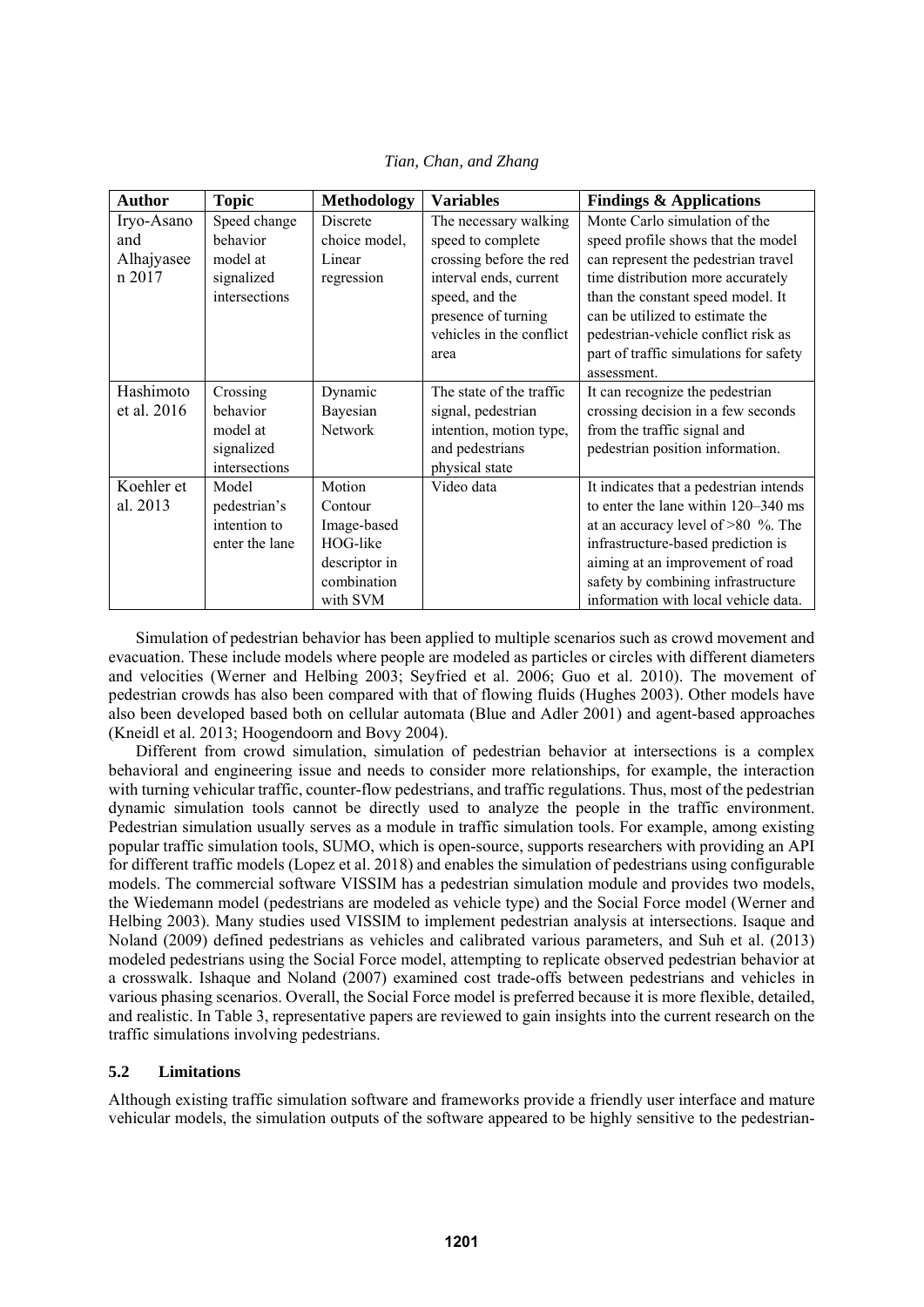related parameters (Suh et al. 2013). Thus, simulations do not adequately replicate pedestrian behavior if the parameters are not set correctly. The parameter tuning process is subjective and highly empirical.

Many existing traffic simulation tools assume that all pedestrians follow the traffic rules and move following predefined routes. Thus, the pedestrian violation behavior is ignored. Also, the pedestrians have no individual characteristics and relationships with each other in these studies, while these are factors affecting pedestrian behavior. Thus, the existing simulation results can not reflect the complex and random nature of the pedestrian movement as well as corresponding effects interacting with crowds and vehicles in the real world.

Last but not the least, pedestrian-vehicle conflicts are hard to define in existing simulation studies, and simulation-based risk studies between individuals and vehicles usually introduce their own definitions regarding near-accidents or unsafe situations. Therefore, the standard needs to be unified.

| <b>Author</b>                  | <b>Topic</b>                                                                        | <b>Tools / Methodology</b>     | <b>Environment</b>                            |
|--------------------------------|-------------------------------------------------------------------------------------|--------------------------------|-----------------------------------------------|
| Zeng et al. 2017               | A microscopic model for<br>pedestrian dynamic simulation                            | Social Force model             | Signalized<br>intersection                    |
| Isaque and<br>Noland 2009      | Pedestrian and vehicle flow<br>calibration in multimodal traffic<br>microsimulation | VISSIM; Wiedemann<br>model.    | The simulated<br>Marylebone Road<br>in London |
| Suh et al. 2013                | Modeling pedestrian crossing<br>activities                                          | VISSIM; Social Force<br>model. | The simulated<br>intersection in<br>Atlanta   |
| Erdmann and<br>Krajzewicz 2015 | Modeling pedestrian and bicycle<br>traffic dynamics in SUMO                         | SUMO; cellular automata.       | Signalized<br>intersection                    |

Table 3: Traffic simulation study of pedestrians at intersections.

#### **5.3 Recommendations**

First, a more scientific parameter calibration method is needed in simulations. To fit the observation data, state-of-the-art studies provided a more flexible and systematic simulation and calibration process. The parameters, including measurable and non-measurable ones, are either directly estimated based on the observed dataset or indirectly derived by maximum likelihood estimation (Zeng et al. 2014) and genetic algorithms (Zeng et al. 2017). The simulation performance was verified by various real-world terms, such as instant position, instant speed, pedestrian trajectory, collision avoidance behavior with conflicting vehicles, and lane-formation phenomena. The parameter calibration process can give more credits to the simulation results to guide real-world applications.

Second, the models in Section 4 can be incorporated to better describe pedestrian behavior. Thus a modified pedestrian simulation model considering the typical pedestrian behavior at signalized intersections, e.g., gap acceptance, group evasive and individual evasive maneuver, collision avoidance with turning vehicles, and speed change should be established. Moreover, the agent-based simulation has advantages in modeling a lot of agents or active entities interacting with each other with certain inherent attributes. Thus, the agent-based approach is expected to obtain more-realistic results than the cases where the pedestrians are uniformly modeled. The existing agent-based simulation tools are comprehensively reviewed by Abar et al. (2017) and they have achieved satisfactory results in pedestrian behavior simulation (Ronald et al. 2007). However, few studies applied these methods into traffic environments where vehicles and traffic rules coexist. Other participants at intersections can also be modeled as autonomous agents with their own knowledge and goals.

Third, most pedestrian safety analyses were estimated using data mining techniques on observed data, accident reports, and collision datasets. Thus, simulation should play a more important role in assessing the risks that pedestrians are facing as an alternative tool, because simulation can overcome the difficulty and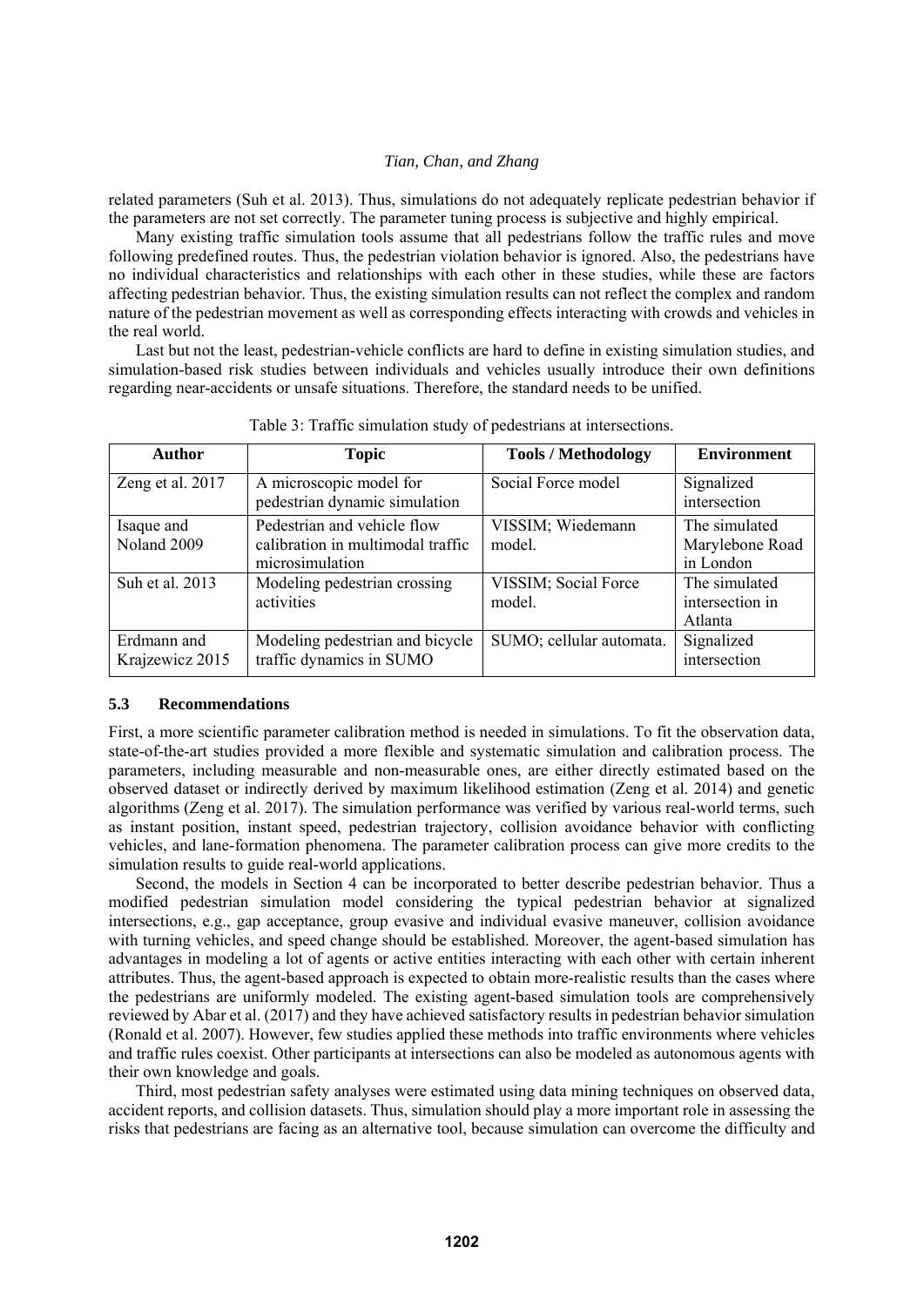high cost of collecting accident data. For example, Wu et al. (2018) defined a pedestrian-to-vehicle conflict at signalized intersections with the assistance of a software application known as "Surrogate Safety Assessment Model (SSAM)", but found that the VISSIM model might underestimate the number of pedestrian-vehicle conflicts at specific intersections. It is recommended that reasonable estimates for pedestrian-vehicle conflicts should be provided in simulation.

To summarize, there is still no ideal method available to integrate the modeling of pedestrian and vehicular traffic. The modeling and simulation of the interaction among vehicles and pedestrians at intersections is an open challenge for both research and practical computational solutions supporting urban/traffic decision-makers and managers.

#### **6 CONCLUSIONS**

This paper has provided a literature review on the studies of pedestrian behavior at intersections. Behavior analysis shows the highly complex nature of pedestrian behavior and the role of multiple influencing factors. Based on that, this review has highlighted the wide variations of models of pedestrian behavior. The models mostly consider pedestrians for active decision-makers compared with models in which pedestrians are treated as passive receivers of a series of heuristics. It can increase the accuracy and reliability and be applied to design on-board driver alert systems, as well as ADAS of vehicles that operate in close proximity to pedestrians. As for recommendations, the models can increase the accuracy and reliability of traffic simulations that incorporate pedestrians, as it can accurately simulate the pedestrians' behavior at a microscopic level.

This paper concludes with some guidelines for further research in these areas that can lead to a better understanding of intersection management. First, the reviewed area lacks a comprehensive database regarding pedestrians and vehicles, which can be an obstacle to compare related studies. A precondition for comparison is that a universally consistent definition of the pedestrian risk should be defined. Second, except for signalization, the characteristics of intersections such as the layout, the number of lanes, safe islands and signs, and roundabouts can affect pedestrian behavior. There are various types of intersections in the real environment, while the influence of different layouts and structure is less studied. Thus, future studies can quantify and compare the difference in pedestrian behavior at typical intersections. In addition, future traffic will be highly automated (Evanson 2017). It should be considered how the automated vehicles will interact with pedestrians and which information is needed to enhance safety. Proper usage of infrastructure cooperatively with well-equipped vehicles can boost cooperative intersection development. Pedestrian behavior modeling and simulation studies can give intuitions before conducting field experiments.

We believe the next step for the evolution of the state-of-the-art on the traffic simulation of pedestrians' behavior will benefit to the development of ADAS as well as intelligent intersection management. Intersections will provide better protection for pedestrians and improve efficiency.

#### **ACKNOWLEDGMENTS**

This research was funded by the National Natural Science Foundation of China (Grant No. 71971127) and the Hylink Digital Solutions Co., Ltd. (120500002).

#### **REFERENCES**

Abar, S., G. K. Theodoropoulos, P. Lemarinier, and G. M. O'Hare. 2017. "Agent Based Modelling and Simulation Tools: A Review of the State-of-art Software". *Computer Science Review* 24:13–33.

Alhajyaseen, W. K. M., M. Asano, and H. Nakamura. 2013. "Left-Turn Gap Acceptance Models Considering Pedestrian Movement Characteristics". *Accident Analysis and Prevention* 50:175–85.

Avineri, E., D. Shinar, and Y. O. Susilo. 2012. "Pedestrians' Behaviour in Cross Walks: The Effects of Fear of Falling and Age". *Accident Analysis and Prevention* 44(1):30–34.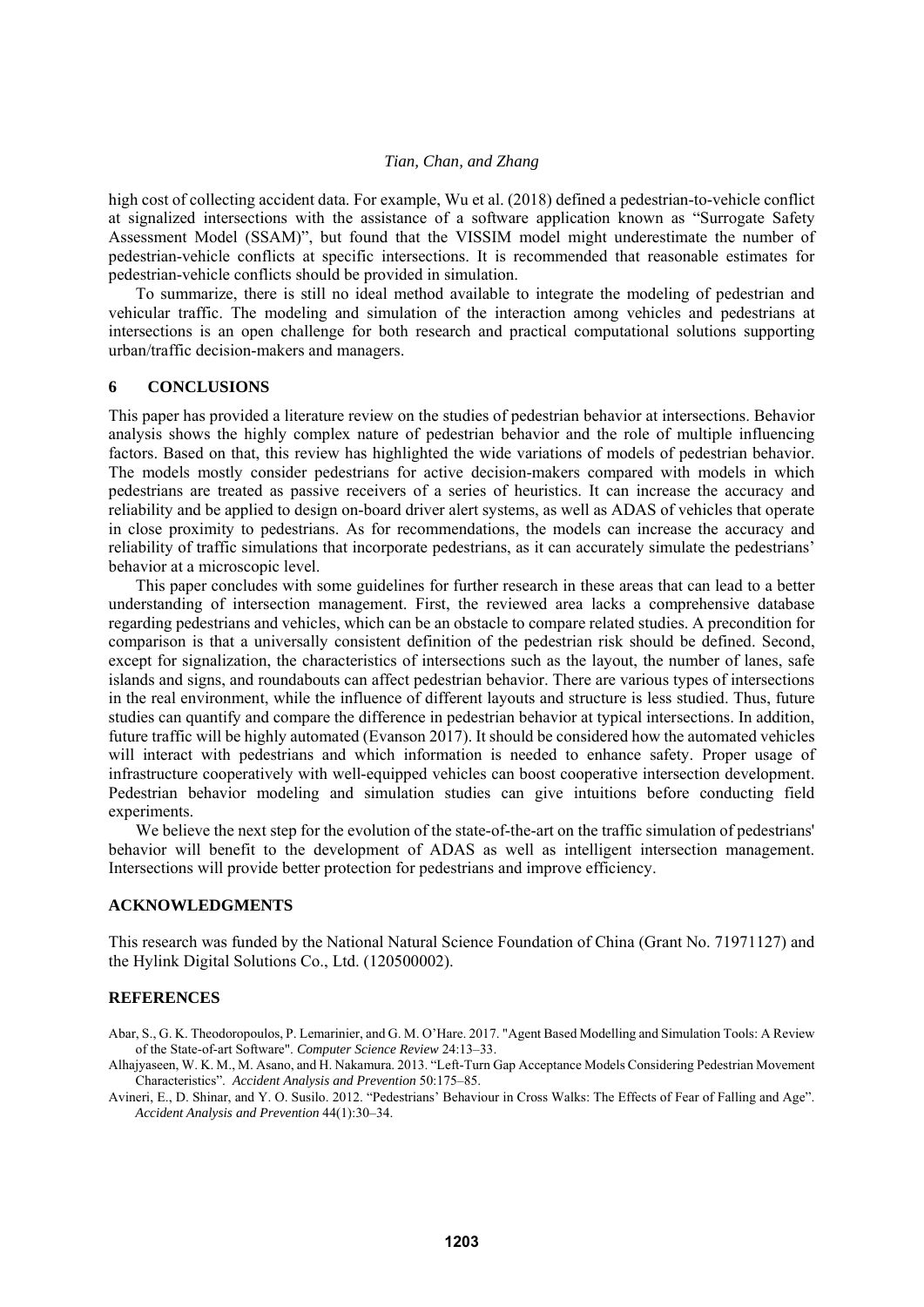- Blue, V. J., and J. L. Adler. 2001. "Cellular Automata Microsimulation for Modeling Bi-directional Pedestrian Walkways". *Transportation Research Part B: Methodological* 35(3):293–312.
- Erdmann, J., and D. Krajzewicz. 2015. "Modelling Pedestrian Dynamics in SUMO". *SUMO 2015 Intermodal Simulation for Intermodal Transport* 28:103–118.
- Evanson, A. 2017. "Connected Autonomous Vehicle (CAV) Simulation Using PTV Vissim". In *Proceedings of the 2017 Winter Simulation Conference*, edited by W. K. V. Chan, A. D'Ambrogio, G. Zacharewicz, N. Mustafee, G. Wainer, and E. Page, 4420–4420. Piscataway, New Jersey: Institute of Electrical and Electronics Engineers, Inc.
- Geronimo, D., A. M. Lopez, A. D. Sappa, and T. Graf. 2009. "Survey of Pedestrian Detection for Advanced Driver Assistance Systems". *IEEE transactions on Pattern Analysis and Machine Intelligence* 32(7):1239–1258.
- Goldhammer, M., M. Gerhard, S. Zernetsch, K. Doll, and U. Brunsmann. 2013. "Early Prediction of a Pedestrian's Trajectory at Intersections". In *16th International IEEE Conference on Intelligent Transportation Systems*, October 6<sup>th</sup>–9<sup>th</sup>, The Hague, Netherland, 237–242.
- Guo, R. Y., S. C. Wong, H. J. Huang, P. Zhang, and W. H. Lam. 2010. "A Microscopic Pedestrian-simulation Model and Its Application to Intersecting Flows". *Physica A: Statistical Mechanics and its Applications*, 389(3):515–526.
- Hashimoto, Y., Y. Gu, L. T. Hsu, M. Iryo-Asano, and S. Kamijo. 2016. "A Probabilistic Model of Pedestrian Crossing Behavior at Signalized Intersections for Connected Vehicles". *Transportation Research Part C: Emerging Technologies* 71:164–181.
- Hatfield, J., and S. Murphy. 2007. "The Effects of Mobile Phone Use on Pedestrian Crossing Behaviour at Signalised and Unsignalised Intersections". *Accident Analysis and Prevention* 39(1):197–205.
- Hediyeh, H., T. Sayed, M. H. Zaki, and G. Mori. 2014. "Pedestrian Gait Analysis Using Automated Computer Vision Techniques". *Transportmetrica A: Transport Science* 10(3):214–232.
- Hoogendoorn, S. P., and P. H. L. Bovy. 2004. "Pedestrian Route-choice and Activity Scheduling Theory and Models". *Transportation Research Part B: Methodological* 38(2):169–190.
- Hughes, R. L. 2003. "The Flow of Human Crowds". *Annual Review of Fluid Mechanics* 35(1):169–182.
- Hussein, M., T. Sayed, P. Reyad, and L. Kim. 2015. "Automated Pedestrian Safety Analysis at a Signalized Intersection in New York City: Automated Data Extraction for Safety Diagnosis and Behavioral Study". *Transportation Research Record* 2519:17–27.
- Iryo-Asano, M., W. K. Alhajyaseen, and H. Nakamura. 2014. "Analysis and Modeling of Pedestrian Crossing Behavior During the Pedestrian Flashing Green Interval". *IEEE Transactions on Intelligent Transportation Systems* 16(2): 958–969.
- Iryo-Asano, M., and W. K. M. Alhajyaseen. 2017. "Modeling Pedestrian Crossing Speed Profiles Considering Speed Change Behavior For the Safety Assessment of Signalized Intersections". *Accident Analysis and Prevention* 108:332–342.
- Ishaque, M. M., and R. B. Noland. 2007. "Trade-offs Between Vehicular and Pedestrian Traffic Using Micro-simulation Methods". *Transport Policy* 14(2):124–138.
- Ishaque, M. M., and R. B. Noland. 2008. "Behavioural Issues in Pedestrian Speed Choice and Street Crossing Behaviour: A Review". *Transport Reviews* 28(1): 61–85.
- Ishaque, M. M., and R. B. Noland. 2009. "Pedestrian and Vehicle Flow Calibration in Multimodal Traffic Microsimulation". *Journal of Transportation Engineering* 135(6): 338–48.
- King, M. J., D. Soole, and A. Ghafourian. 2009. "Illegal Pedestrian Crossing at Signalised Intersections: Incidence and Relative Risk". *Accident Analysis and Prevention* 41(3): 485–90.
- Koehler, S., M. Goldhammer, S. Bauer, S. Zecha, K. Doll, U. Brunsmann, and K. Dietmayer. 2013. "Stationary Detection of the Pedestrian's Intention at Intersections". *IEEE Intelligent Transportation Systems Magazine* 5(4): 87–99.
- Koh, P. P., and Y. D. Wong. 2014. "Gap Acceptance of Violators at Signalised Pedestrian Crossings". *Accident Analysis and Prevention* 62:178–85.
- Kneidl, A., D. Hartmann, and A. Borrmann. 2013. "A Hybrid Multi-scale Approach for Simulation of Pedestrian Dynamics". *Transportation research part C: emerging technologies* 37: 223–237.
- Leden, L. 2002. "Pedestrian Risk Decrease with Pedestrian Flow. A Case Study Based on Data from Signalized Intersections in Hamilton, Ontario". *Accident Analysis and Prevention* 34(4): 457–64.
- Lee, C., and M. Abdel-Aty. 2005. "Comprehensive Analysis of Vehicle-Pedestrian Crashes at Intersections in Florida." *Accident Analysis and Prevention* 37 (4): 775–86.
- Lee, J. Y., and W. H. Lam. 2008. "Simulating Pedestrian Movements at Signalized Crosswalks in Hong Kong". *Transportation Research Part A: Policy and Practice* 42(10):1314–1325.
- Lopez, P. A., M. Behrisch, L. Bieker-Walz, J. Erdmann, Flötteröd, Y. P., Hilbrich, R, and Wießner, E. 2018. "Microscopic Traffic Simulation Using Sumo". In 21st *International IEEE Conference on Intelligent Transportation Systems*, November 4th–7th, Maui, USA, 2575–2582.
- Ma, W., D. Liao, and Y. Bai. 2015. "Empirical Analysis of Countdown Signals on Pedestrian Behaviour." *Proceedings of the Institution of Civil Engineers: Transport* 168(1): 15–22.
- Marisamynathan, and Perumal, V. (2014). "Study on Pedestrian Crossing Behavior at Signalized Intersections". In *Proceedings of the 14th COTA International Conference of Transportation Professionals*, July 4th–7th, Changsha, China, 2641–2652.
- Pawar, D. S., V. Kumar, N. Singh, and G. R. Patil. 2016. "Analysis of Dilemma Zone for Pedestrians at High-Speed Uncontrolled Midblock Crossing". *Transportation Research Part C: Emerging Technologies* 70: 42–52.